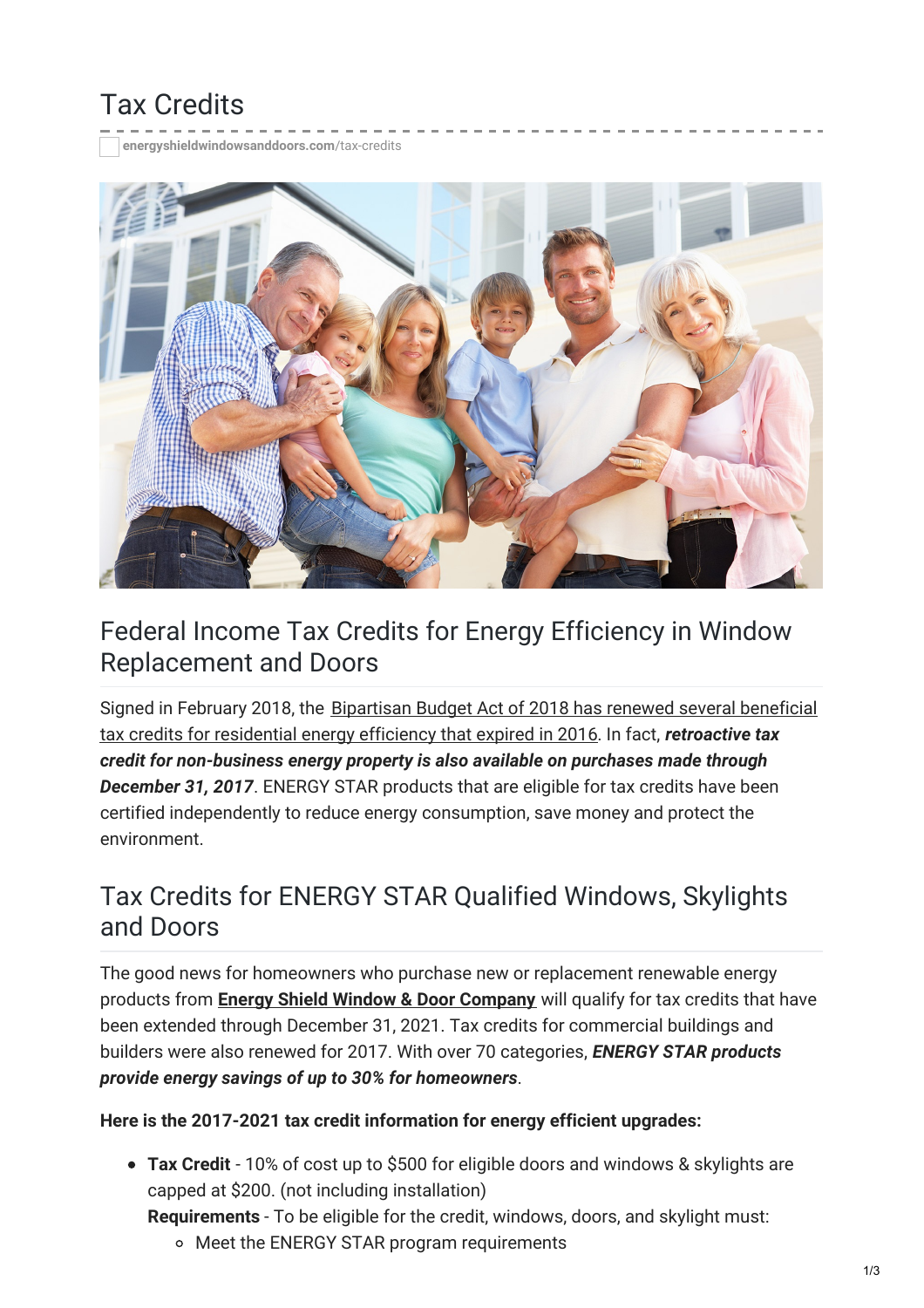Be installed in a taxpayer's primary residence

- **Details** To qualify, you do not have to replace all windows, skylights and doors in your home. The tax credit applies to replacements and new additions and features a gradual step down in credit value.
- **Qualifying Residence** Must be an existing home & your primary residence. Rentals and new construction do not apply.

## How to Claim Your Tax Credits

Tax credits for new and replacement windows provide an incredible incentive to update your home, improve your energy efficiency and improve your home's overall aesthetics. *Please contact a tax professional if you have previously claimed an energy efficiency tax credit or visit* **[www.irs.gov](http://www.irs.gov/)** *to find out your eligibility for this credit.* Follow these guidelines to receive your residential energy tax credits:

- **Qualify for Tax Credit for ENERGY STAR Qualified Windows, Doors and Skylights** within the following timelines:
	- Retroactive tax credit may be applied to windows, doors and skylights installed between December 31, 2016 to December 31, 2017.
	- Current tax credit may be applied to windows, doors and skylights installed between January 1, 2018 to December 31, 2021.
- **Save Your Receipts** and the **Manufacturer's Certification Statement.**
- **Submit IRS Tax Form 5695** with your taxes, [click](https://energystar.zendesk.com/hc/en-us/articles/211437868-How-do-I-apply-for-the-tax-credit-What-tax-form-do-I-need-for-the-energy-efficiency-tax-credits-) here for more information from ENERGY STAR.

### Energy Shield Window & Door Company in Arizona

For over 20 years **Energy Shield Window & Door [Company](https://energyshieldwindowsanddoors.com/about/)** located in Phoenix, AZ has been manufacturing energy efficient, ENERGY STAR certified vinyl windows, skylights and doors engineered specifically for harsh desert climates with UVA protection and the reduction of sun glare, noise and dust. We proudly serve the greater Phoenix area, Scottsdale, Tempe, Maricopa, Sun City, Glendale, Anthem, Wickenburg and Peoria, Arizona. [Contact](https://energyshieldwindowsanddoors.com/contact/) us today for your free project estimate or give us a call at 623-377-9148 to learn more about huge savings with the residential energy tax credits.

## See Old 2016 Tax Credit Information Below

- **Tax Credit:** 10% of cost up to \$500 or a specific amount from \$50-\$300. (Not including installation costs, up to \$200 for windows and skylights; up to \$500 for doors. Cumulative maximum tax credits for windows, doors, and skylights for all years combined is \$500)
- **Expires:** December 31, 2016
- **Details:** Must be an existing home & your principal residence. New construction and rentals do not apply.
- **Requirements:** Must be ENERGY STAR certified.

Tax Credit for ENERGY STAR Qualified Windows, Doors and Skylights